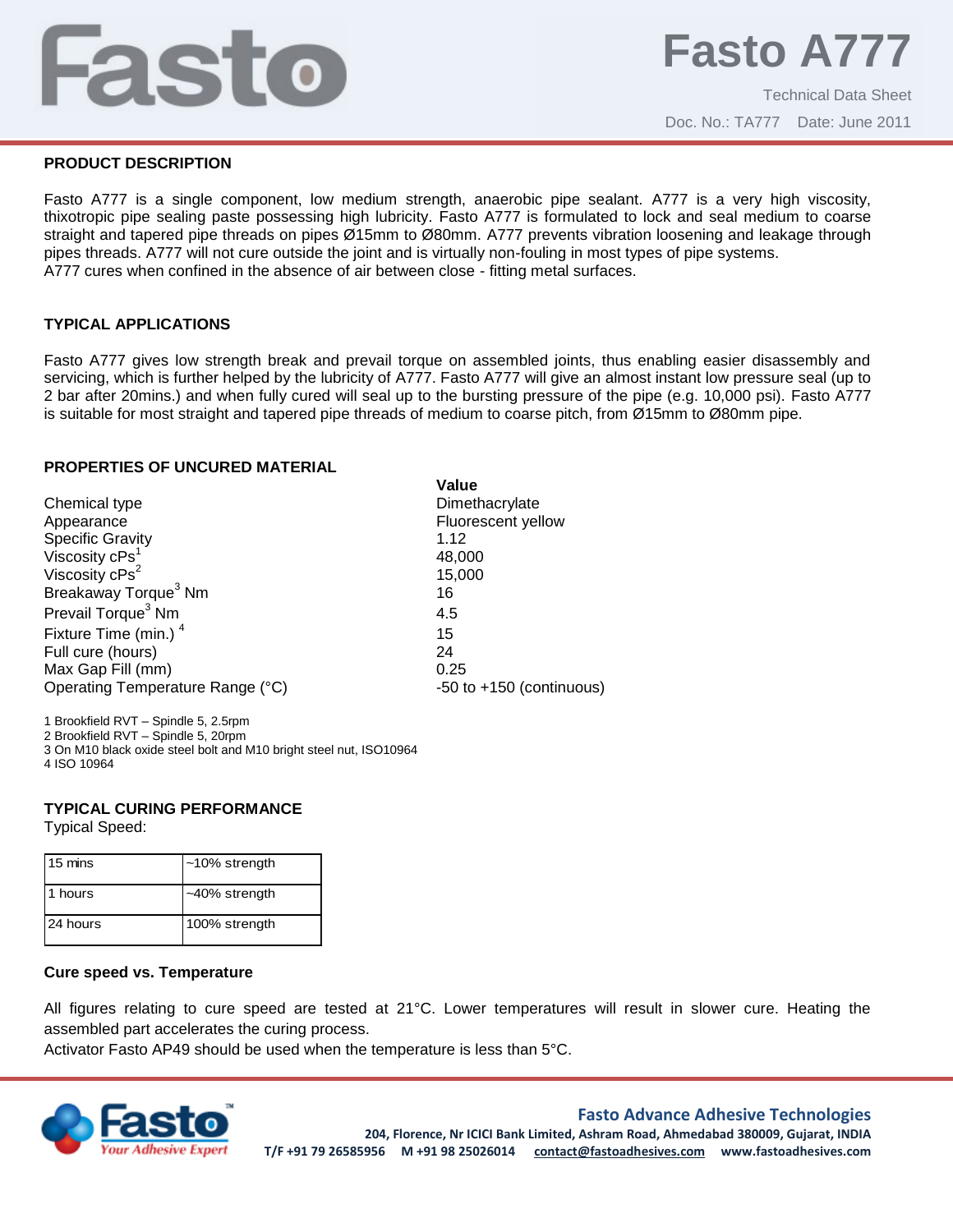# Fasto

#### **Cure speed vs. bond gap**

The size of the bond gap greatly affects the speed of cure of anaerobic adhesives. Bond gap varies with thread type and size of the fastener. The larger the gap between surfaces, the slower the cure speed. Maximum recommended gap for Fasto A777 is 0.25mm.

### **Cure speed vs. Substrate**

Cure speed and strength vary according to the substrates. When used on mild steel components, Fasto A777 will reach full strength more rapidly than on more inert materials such as stainless steel and aluminium. Anaerobic Adhesives only cure in the absence of air with metal part activation. Fasto AP49 activator may be used to accelerate cure speed.

#### **Cure speed vs. activator**

Where speed of cure is too slow or the bond gap is very large, Fasto AP49 Anaerobic Activator may be used to accelerate cure speed. The use of an accelerator may reduce bond strength by up to 30%. Fasto recommends testing on the parts to measure the effect.

# **TYPICAL ENVIRONMENTAL RESISTANCE**

## **Hot strength**

Fasto A777 is suitable for use at temperatures up to 150°C. At 130°C the bond strength will be ~20% of the strength of at 21°C.

#### **Heat ageing**

Fasto A777 retains over ~85% full strength when heated to 100°C for 90 days then cooled and tested at 21°C.

#### **Chemical / Solvent Resistance**

Fasto A777 exhibit excellent chemical resistance to most oils and solvents including motor oil, leaded petrol, brake fluid, acetone, ethanol, propanol and water. Anaerobic adhesives and sealants are not recommended for use in pure oxygen and chlorine lines.

# **DIRECTIONS FOR USE**

Ensure parts are clean and dry and free from grease or oil. Apply adhesive to all the engaged threads, although to minimise excess adhesives inside the joint, apply adhesive only to the male part, leaving first two threads clear. Assemble parts and allow curing. Wipe excess adhesive from outside of joint. Product is normally hand applied from the bottle.

Dispensing systems are available for high volume assembly applications. Please contact your Fasto representative for further advice on dispensing solutions.



# **Fasto Advance Adhesive Technologies**

**204, Florence, Nr ICICI Bank Limited, Ashram Road, Ahmedabad 380009, Gujarat, INDIA T/F +91 79 26585956 M +91 98 25026014 contact@fastoadhesives.com www.fastoadhesives.com**